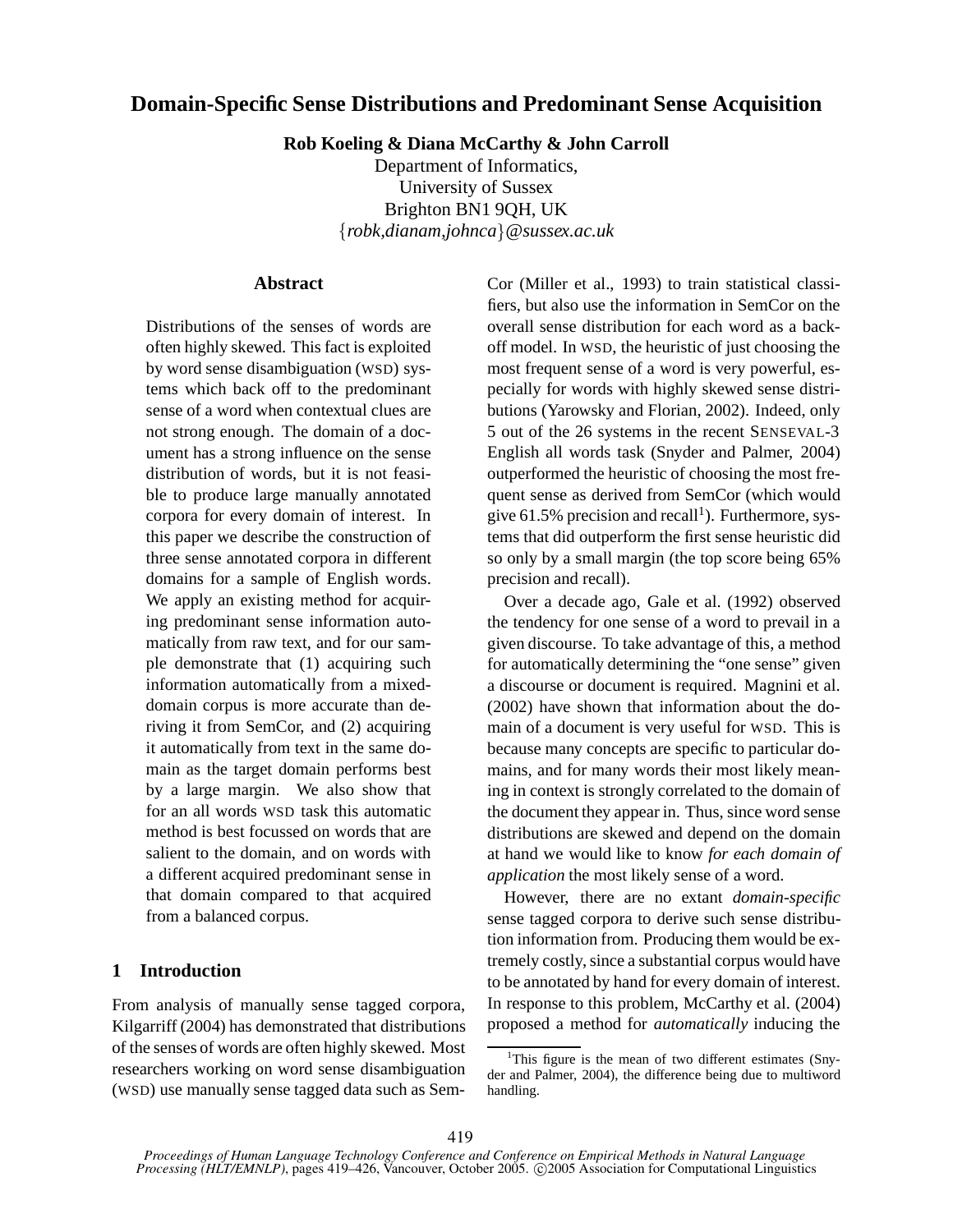predominant sense of a word from raw text. They carried out a limited test of their method on text in two domains using subject field codes (Magnini and Cavaglià, 2000) to assess whether the acquired predominant sense information was broadly consistent with the domain of the text it was acquired from. But they did not evaluate their method on handtagged domain-specific corpora since there was no such data publicly available.

In this paper, we evaluate the method on domain specific text by creating a sense-annotated gold standard<sup>2</sup> for a sample of words. We used a lexical sample because the cost of hand tagging several corpora for an all-words task would be prohibitive. We show that the sense distributions of words in this lexical sample differ depending on domain. We also show that sense distributions are more skewed in domainspecific text. Using McCarthy et al.'s method, we automatically acquire predominant sense information for the lexical sample from the (raw) corpora, and evaluate the accuracy of this and predominant sense information derived from SemCor. We show that in our domains and for these words, first sense information automatically acquired from a general corpus is more accurate than first senses derived from SemCor. We also show that deriving first sense information from text in the same domain as the target data performs best, particularly when focusing on words which are salient to that domain.

The paper is structured as follows. In section 2 we summarise McCarthy et al.'s predominant sense method. We then (section 3) describe the new gold standard corpora, and evaluate predominant sense accuracy (section 4). We discuss the results with a proposal for applying the method to an all-words task, and an analysis of our results in terms of this proposal before concluding with future directions.

#### **2 Finding Predominant Senses**

We use the method described in McCarthy et al. (2004) for finding predominant senses from raw text. The method uses a thesaurus obtained from the text by parsing, extracting grammatical relations and then listing each word  $(w)$  with its top  $k$  nearest neighbours, where  $k$  is a constant. Like McCarthy

et al. (2004) we use  $k = 50$  and obtain our thesaurus using the distributional similarity metric described by Lin (1998). We use WordNet (WN) as our sense inventory. The senses of a word  $w$  are each assigned a ranking score which sums over the distributional similarity scores of the neighbours and weights each neighbour's score by a WN Similarity score (Patwardhan and Pedersen, 2003) between the sense of  $w$  and the sense of the neighbour that maximises the WN Similarity score. This weight is normalised by the sum of such WN similarity scores between all senses of  $w$  and and the senses of the neighbour that maximises this score. We use the WN Similarity **jcn** score (Jiang and Conrath, 1997) since this gave reasonable results for McCarthy et al. and it is efficient at run time given precompilation of frequency information. The **jcn** measure needs word frequency information, which we obtained from the British National Corpus (BNC) (Leech, 1992). The distributional thesaurus was constructed using subject, direct object adjective modifier and noun modifier relations.

## **3 Creating the Three Gold Standards**

In our experiments, we compare for a sample of nouns the sense rankings created from a balanced corpus (the BNC) with rankings created from domain-specific corpora (FINANCE and SPORTS) extracted from the Reuters corpus (Rose et al., 2002). In more detail, the three corpora are:

**BNC**: The 'written' documents, amounting to 3209 documents (around 89.7M words), and covering a wide range of topic domains.

**FINANCE**: 117734 FINANCE documents (around 32.5M words) topic codes: ECAT and MCAT

**SPORTS**: 35317 SPORTS documents (around 9.1M words) topic code: GSPO

We computed thesauruses for each of these corpora using the procedure outlined in section 2.

### **3.1 Word Selection**

In our experiments we used FINANCE and SPORTS domains. To ensure that a significant number of the chosen words are relevant for these domains, we did not choose the words for our experiments completely randomly. The first selection criterion we applied used the Subject Field Code (SFC) re-

<sup>&</sup>lt;sup>2</sup>This resource will be made publicly available for research purposes in the near future.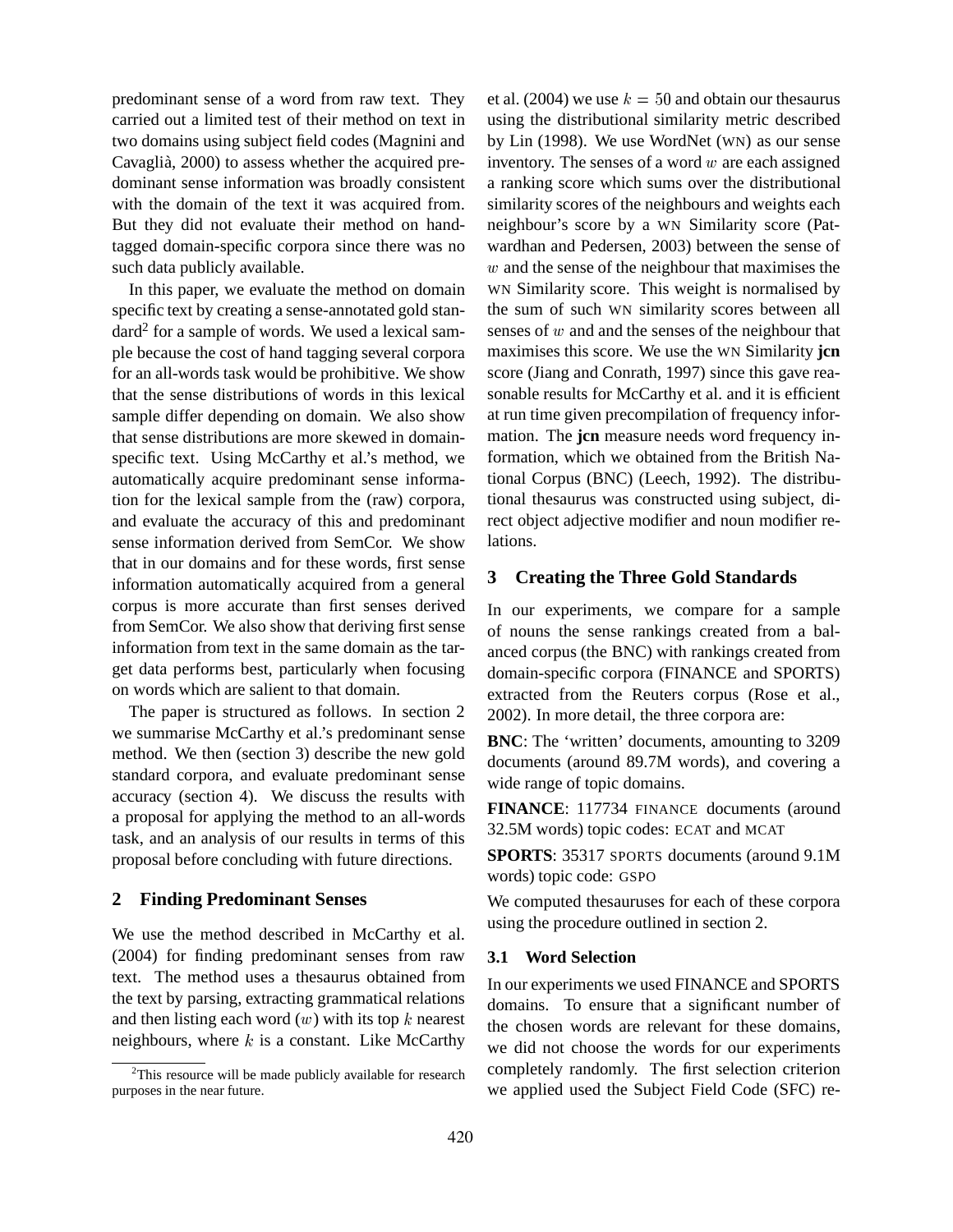source (Magnini and Cavaglià, 2000), which assigns domain labels to synsets in WN version 1.6. We selected all the polysemous nouns in WN 1.6 that have at least one synset labelled SPORT and one synset labelled FINANCE. This reduced the set of words to 38. However, some of these words were fairly obscure, did not occur frequently enough in one of the domain corpora or were simply too polysemous. We narrowed down the set of words using the criteria: (1) frequency in the BNC  $\geq$  1000, (2) at most 12 senses, and (3) at least 75 examples in each corpus. Finally a couple of words were removed because the domain-specific sense was particularly obscure<sup>3</sup>. The resulting set consists of 17 words<sup>4</sup>: *club*,  $m$ *anager, record, right, bill, check, competition, conversion, crew, delivery, division, fishing, reserve, return, score, receiver, running*

We refer to this set of words as **F&S cds**. The first four words occur in the BNC with high frequency ( 10000 occurrences), the last two with low frequency  $(< 2000$ ) and the rest are mid-frequency.

Three further sets of words were selected on the basis of domain salience. We chose eight words that are particularly salient in the Sport corpus (referred to as **S sal**), eight in the Finance corpus (**F sal**), and seven that had equal (not necessarily high) salience in both, (**eq sal**). We computed salience as a ratio of normalised document frequencies, using the formula

$$
S(w,d) = \frac{N_{wd}/N_d}{N_w/N}
$$

where  $N_{wd}$  is the number of documents in domain d containing the noun (lemma)  $w$ ,  $N_d$  is the number of documents in domain  $d$ ,  $N_w$  is the total number of documents containing the noun w and N is the total  $\sigma_{\text{iv}}$ number of documents.

To obtain the sets **S sal**, **F sal** and **eq sal** we generated the 50 most salient words for both domains and 50 words that were equally salient for both domains. These lists of 50 words were subjected to the same constraints as set **F&S cds**, that is occurring in the BNC  $\geq$  1000, having at most 12 senses, and having at least 75 examples in each corpus. From the remaining words we randomly sampled 8 words

from the **Sport** salience list and **Finance** list and 7 from the salience list for words with equal salience in both domains. The resulting sets of words are:

**S sal**: *fan, star, transfer,striker, goal, title, tie, coach* **F sal**: *package, chip, bond, market, strike, bank, share, target*

**eq sal**: *will, phase, half, top, performance, level, country*

The average degree of polysemy for this set of 40 nouns in WN (version 1.7.1) is 6.6.

## **3.2 The Annotation Task**

For the annotation task we recruited linguistics students from two universities. All ten annotators are native speakers of English.

 annotating sentences. The user can choose a word We set up annotation as an Open Mind Word Expert task<sup>5</sup>. Open Mind is a web based system for from a pull down menu. When a word is selected, the user is presented with a list of sense definitions. The sense definitions were taken from WN1.7.1 and presented in random order. Below the sense definitions, sentences with the target word (highlighted) are given. Left of the sentence on the screen, there are as many tick-boxes as there are senses for the word plus boxes for 'unclear' and 'unlisted-sense'. The annotator is expected to first read the sense definitions carefully and then, after reading the sentence, decide which sense is best for the instance of the word in a particular sentence. Only the sentence in which the word appears is presented (not more surrounding sentences). In case the sentence does not give enough evidence to decide, the annotator is expected to check the 'unclear' box. When the correct sense is not listed, the annotator should check the 'unlisted-sense' box.

The sentences to be annotated were randomly sampled from the corpora. The corpora were first part of speech tagged and lemmatised using RASP (Briscoe and Carroll, 2002). Up to 125 sentences were randomly selected for each word from each corpus. Sentences with clear problems (e.g. containing a begin or end of document marker, or mostly not text) were removed. The first 100 remaining sentences were selected for the task. For a few

<sup>&</sup>lt;sup>3</sup>For example the Finance sense of 'eagle' (a former gold coin in US worth 10 dollars) is very unlikely to be found.

 $4$ One more word, 'pitch', was in the original selection. However, we did not obtain enough usable annotated sentences (section 3.2) for this particular word and therefore it was discarded.

<sup>5</sup> http://www.teach-computers.org/word-expert/english/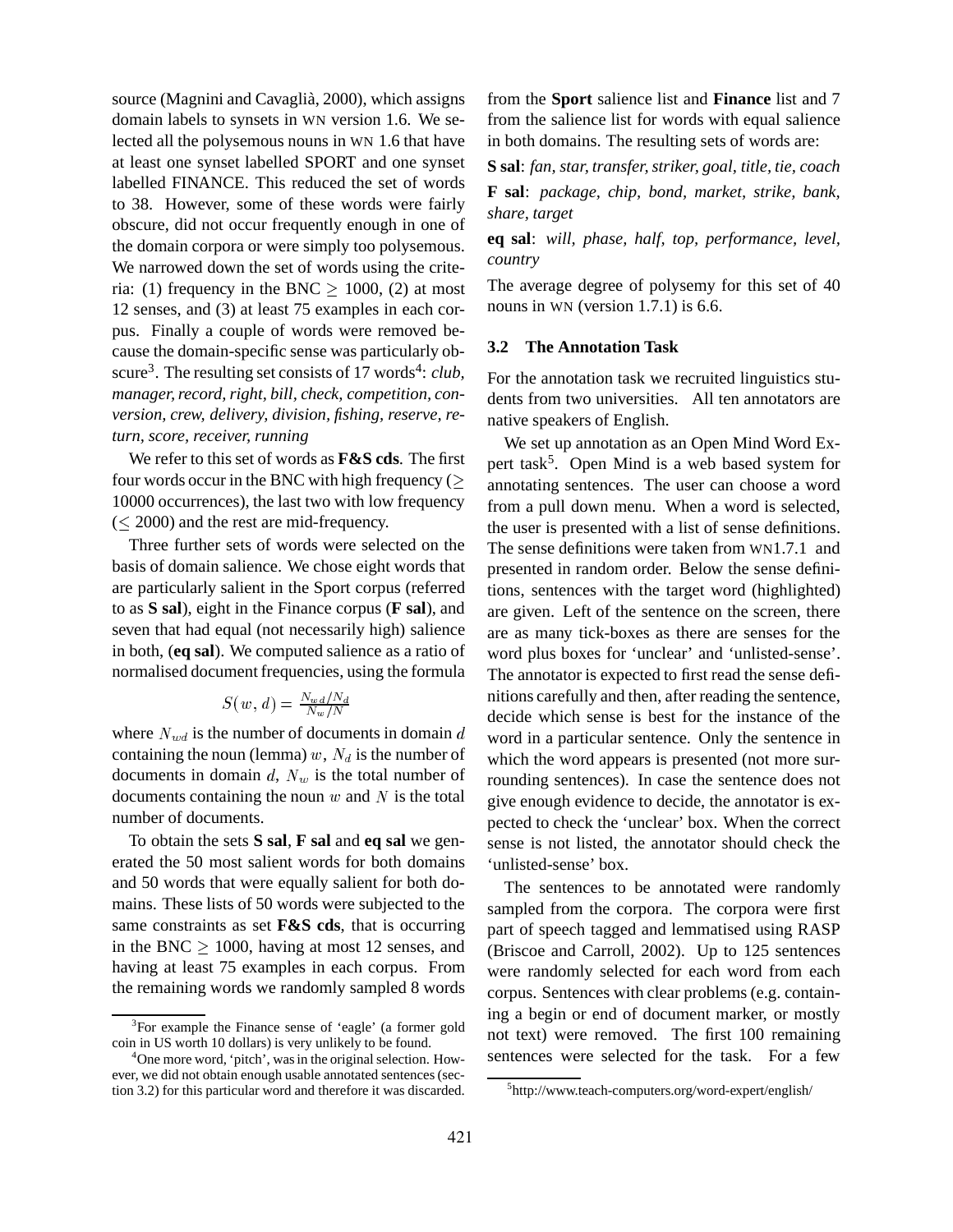words there were not exactly 100 sentences per corpus available. The Reuters corpus contains quite a few duplicate documents. No attempts were made to remove duplicates.

#### **3.3 Characterisation of the Annotated Data**

Most of the sentences were annotated by at least three people. Some sentences were only done by two annotators. The complete set of data comprises 33225 tagging acts.

The inter-annotator agreement on the complete set of data was  $65\%$ <sup>6</sup>. For the BNC data it was  $60\%$ , for the Sports data 65% and for the Finance data 69%. This is lower than reported for other sets of annotated data (for example it was 75% for the nouns in the SENSEVAL-2 English all-words task), but quite close to the reported 62.8% agreement between the first two taggings for single noun tagging for the SENSEVAL-3 English lexical sample task (Mihalcea et al., 2004). The fairest comparison is probably between the latter and the inter-annotator agreement for the BNC data. Reasons why our agreement is relatively low include the fact that almost all of the sentences are annotated by three people, and also the high degree of polysemy of this set of words.

## **Problematic cases**

The unlisted category was used as a miscellaneous category. In some cases a sense was truly missing from the inventory (e.g. the word 'tie' has a 'game' sense in British English which is not included in WN 1.7.1). In other cases we had not recognised that the word was really part of a multiword (e.g. a number of sentences for the word 'chip' contained the multiword 'blue chip'). Finally there were a number of cases where the word had been assigned the wrong part of speech tag (e.g. the verb 'will' had often been mistagged as a noun). We identified and removed all these systematic problem cases from the unlisted senses. After removing the problematic unlisted cases, we had between 0.9% (FINANCE) and 4.5% (SPORTS) unlisted instances left. We also had between 1.8% (SPORTS) and 4.8% (BNC) unclear instances. The percentage of unlisted instances reflects the fit of WN to the data whilst that of unclear cases reflects the generality of the corpus.

#### **The sense distributions**

WSD accuracy is strongly related to the entropy of the sense distribution of the target word (Yarowsky and Florian, 2002). The more skewed the sense distribution is towards a small percentage of the senses, the lower the entropy. Accuracy is related to this because there is more data (both training and test) shared between fewer of the senses. When the first sense is very predominant (exceeding 80%) it is hard for any WSD system to beat the heuristic of always selecting that sense (Yarowsky and Florian, 2002).

The sense distribution for a given word may vary depending on the domain of the text being processed. In some cases, this may result in a different predominant sense; other characteristics of the sense distribution may also differ such as entropy of the sense distribution and the dominance of the predominant sense. In Table 1 we show the entropy per word in our sample and relative frequency (relfr) of its first sense (fs), for each of our three gold standard annotated corpora. We compute the entropy of a word's sense distribution as a fraction of the possible entropy (Yarowsky and Florian, 2002)

$$
H_r(P) = \frac{H(P)}{\log_2(\#senses)}
$$

where  $H(P) = -\sum_{i \in senses} p(i)log_2 p(i)$ . This measure reduces the impact of the number of senses measure reduces the impact of the number of senses of a word and focuses on the uncertainty within the distribution. For each corpus, we also show the average entropy and average relative frequency of the first sense over all words.

From Table 1 we can see that for the vast majority of words the entropy is highest in the BNC. However there are exceptions: *return*, *fan* and *title* for FINANCE and *return*, *half*, *level*, *running strike* and *share* for SPORTS. Surprisingly, **eq sal** words, which are not particularly salient in either domain, also typically have lower entropy in the domain specific corpora compared to the BNC. Presumably this is simply because of this small set of words, which seem particularly skewed to the financial domain. Note that whilst the distributions in the domain-specific corpora are more skewed towards a predominant sense, only 7 of the 40 words in the FINANCE corpus and 5 of the 40 words in the SPORTS corpus have only one sense attested. Thus, even in domain-specific corpora ambiguity is

<sup>&</sup>lt;sup>6</sup>To compute inter-annotator agreement we used Amruta Purandare and Ted Pedersen's OMtoSVAL2 Package version 0.01.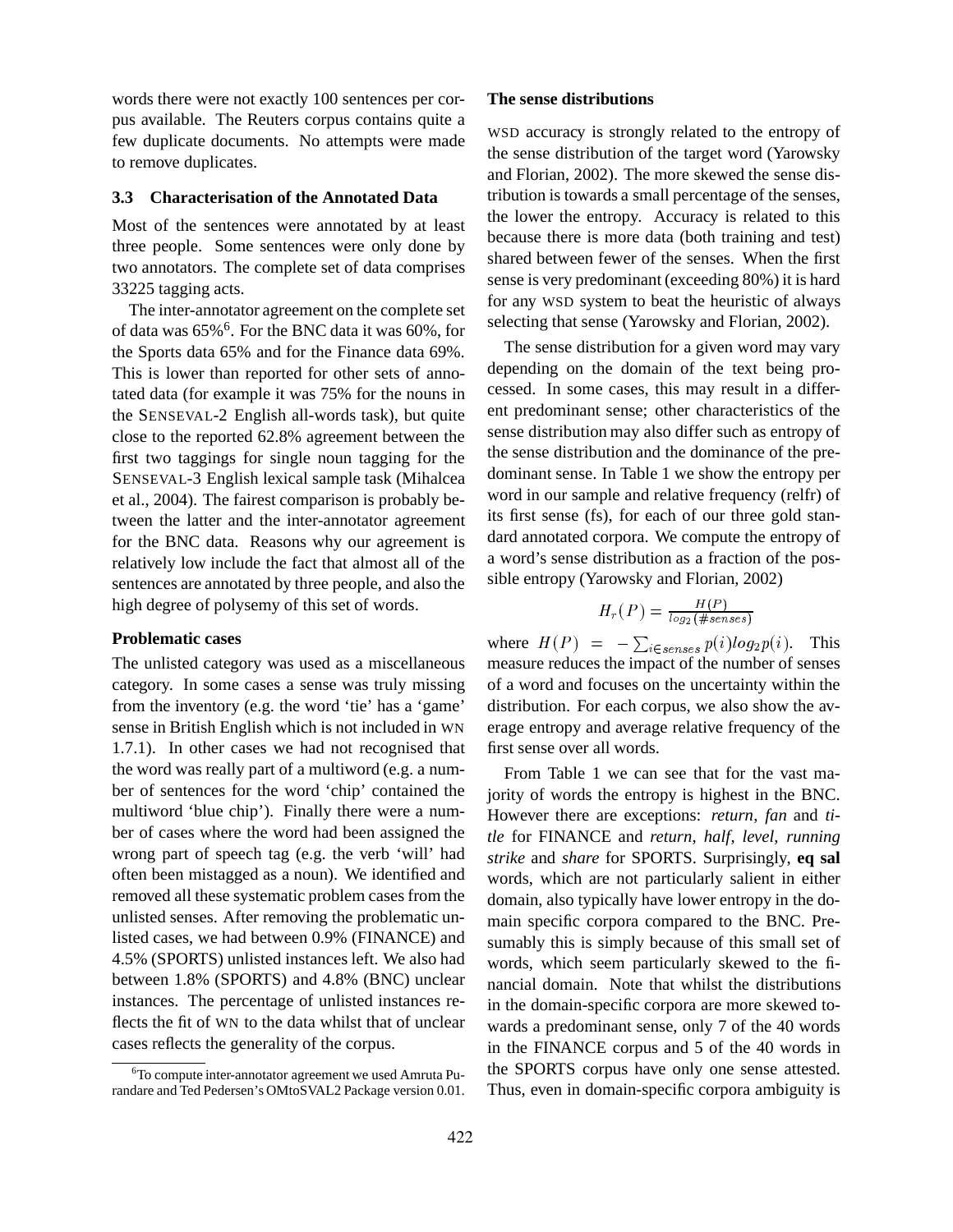| Training             | Testing    |                                     |      |  |  |  |
|----------------------|------------|-------------------------------------|------|--|--|--|
|                      | <b>BNC</b> | FINANCE SPORTS                      |      |  |  |  |
| <b>BNC</b>           | 40.7       | 43.3                                | 33.2 |  |  |  |
| <b>FINANCE</b>       | 39.1       | 49.9                                | 24.0 |  |  |  |
| <b>SPORTS</b>        | 25.7       | 19.7                                | 43.7 |  |  |  |
| Random BL            | 19.8       | 19.6                                | 19.4 |  |  |  |
| SemCor <sub>FS</sub> |            | 32.0 (32.9) 33.9 (35.0) 16.3 (16.8) |      |  |  |  |

Table 2: WSD using predominant senses, training and testing on all domain combinations.

still present, even though it is less than for general text. We show the sense number of the first sense (fs) alongside the relative frequency of that sense. We use 'ucl' for unclear and 'unl' for unlisted senses where these are predominant in our annotated data. Although the predominant sense of a word is not always the domain-specific sense in a domain-specific corpus, the domain-specific senses typically occur more than they do in non-relevant corpora. For example, sense 11 of *return* (a tennis stroke) was not the first sense in SPORTS, however it did have a relative frequency of 19% in that corpus and was absent from BNC and FINANCE.

## **4 Predominant Sense Evaluation**

We have run the predominant sense finding algorithm on the raw text of each of the three corpora in turn (the first step being to compute a distributional similarity thesaurus for each, as outlined in section 2). We evaluate the accuracy of performing WSD purely with the predominant sense heuristic using all 9 combinations of training and test corpora. The results are presented in Table 2. The random baseline is  $\sum_{i \in tokens} \frac{1}{\# \text{series}(i)}$ . We also give the  $rac{1}{2}$  accuracy using a first sense heuristic from SemCor ('SemCor FS'); the precision is given alongside in brackets because a predominant sense is not supplied by SemCor for every word.  $7$  The automatic method proposes a predominant sense in every case.

The best results are obtained when training on a domain relevant corpus. In all cases, when training on appropriate training data the automatic method for finding predominant senses beats both the random baseline and the baseline provided by SemCor.

Table 3 compares WSD accuracy using the automatically acquired first sense on the 4 categories of

| Test - Train        | F&S cds F sal S sal |           |      | eq sal |
|---------------------|---------------------|-----------|------|--------|
| <b>BNC-APPR</b>     | 33.3                | 51.5 39.7 |      | 48.0   |
| BNC-SC              | 28.3                | 44.0 24.6 |      | 36.2   |
| <b>FINANCE-APPR</b> | 37.0                | 70.2 38.5 |      | 70.1   |
| <b>FINANCE-SC</b>   | 30.3                | 51.1 22.9 |      | 33.5   |
| <b>SPORTS-APPR</b>  | 42.6                | 18.1      | 65.7 | 46.9   |
| SPORTS-SC           | 9.4                 | 38.1      | 13.2 | 12.2   |

Table 3: WSD using predominant senses, with training data from the same domain or from SemCor.

words **F&S cds**, **F sal**, **S sal** and **eq sal** separately. Results using the training data from the appropriate domain (e.g. SPORTS training data for SPORTS test data) are indicated with 'APPR' and contrasted with the results using SemCor data, indicated with 'SC'. <sup>8</sup> We see that for words which are pertinent to the domain of the test text, it pays to use domain specific training data. In some other cases, e.g. **F sal** tested on SPORTS, it is better to use SemCor data. For the **eq sal** words, accuracy is highest when FINANCE data is used for training, reflecting their bias to financial senses as noted in section 3.3.

#### **5 Discussion**

We are not aware of any other domain-specific manually sense tagged corpora. We have created sense tagged corpora from two specific domains for a sample of words, and a similar resource from a balanced corpus which covers a wide range of domains. We have used these resources to do a quantitative evaluation which demonstrates that automatic acquisition of predominant senses outperforms the SemCor baseline for this sample of words.

The domain-specific manually sense tagged resource is an interesting source of information in itself. It shows for example that (at least for this particular lexical sample), the predominant sense is much more dominant in a specific domain than it is in the general case, even for words which are not particularly salient in that domain. Similar observations can be made about the average number of encountered senses and the skew of the sense distributions. It also shows that although the predominant sense is more dominant and domain-specific

<sup>7</sup>There is one such word in our sample, *striker*.

<sup>8</sup>For SemCor, precision figures for the **S sal** words are up to 4% higher than the accuracy figures given, however they are still lower than accuracy using the domain specific corpora; we leave them out due to lack of space.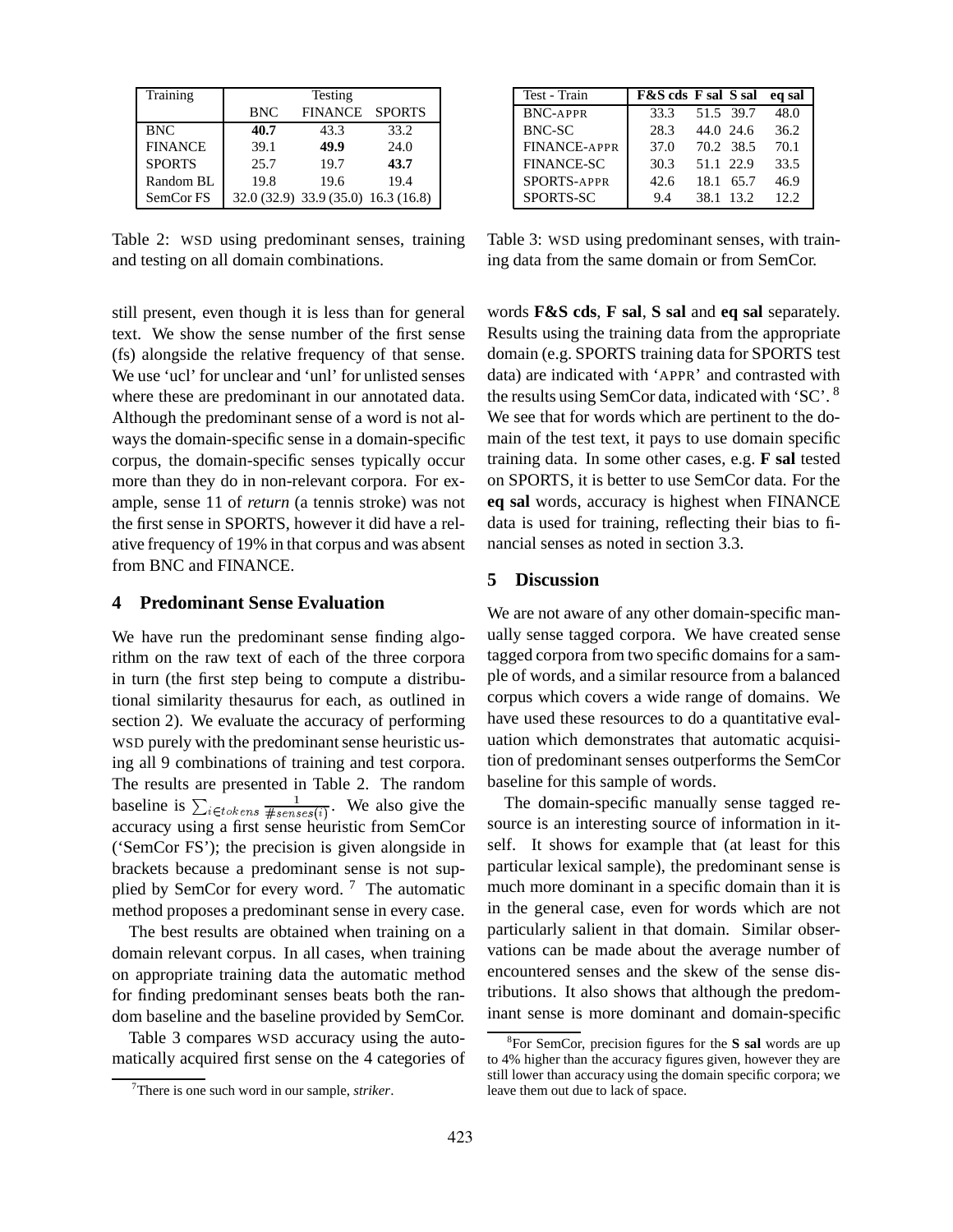senses are used more within a specific domain, there is still a need for taking local context into account when disambiguating words. The predominant sense heuristic is hard to beat for some words within a domain, but others remain highly ambiguous even within a specific domain. The *return* example in section 3.3 illustrates this.

Our results are for a lexical sample because we did not have the resources to produce manually tagged domain-specific corpora for an all words task. Although sense distribution data derived from SemCor can be more accurate than such information derived automatically (McCarthy et al., 2004), in a given domain there will be words for which the SemCor frequency distributions are inappropriate or unavailable. The work presented here demonstrates that the automatic method for finding predominant senses outperforms SemCor on a sample of words, particularly on onesthat are salient to a domain. As well as domain-salient words, there will be words which are not particularly salient but still have different distributions than in SemCor. We therefore propose that automatic methods for determining the first sense should be used when either there is no manually tagged data, or the manually tagged data seems to be inappropriate for the word and domain under consideration. While it is trivial to find the words which are absent or infrequent in training data, such as SemCor, it is less obvious how to find words where the training data is not appropriate. One way of finding these words would be to look for differences in the automatic sense rankings of words in domain specific corpora compared to those of the same words in balanced corpora, such as the BNC. We assume that the sense rankings from a balanced text will more or less correlate with a balanced resource such as SemCor. Of course there will be differences in the corpus data, but these will be less radical than those between SemCor and a domain specific corpus. Then the automatic ranking method should be applied in cases where there is a clear deviation in the ranking induced from the domain specific corpus compared to that from the balanced corpus. Otherwise, SemCor is probably more reliable if data for the given word is available.

There are several possibilities for the definition of "clear deviation" above. One could look at differences in the ranking over all words, using a mea-

| Training      | Testing        |      |  |  |
|---------------|----------------|------|--|--|
|               | FINANCE SPORTS |      |  |  |
| Finance       | 35.5           |      |  |  |
| <b>Sports</b> |                | 40.9 |  |  |
| SemCor        | 14.2(15.3)     | 10.0 |  |  |

Table 4: WSD accuracy for words with a different first sense to the BNC.

sure such as pairwise agreement of rankings or a ranking correlation coefficient, such as Spearman's. One could also use the rankings to estimate probability distributions and compare the distributions with measures such as alpha-skew divergence (Lee, 1999). A simple definition would be where the rankings assign different predominant senses to a word. Taking this simple definition of deviation, we demonstrate how this might be done for our corpora.

We compared the automatic rankings from the BNC with those from each domain specific corpus (SPORTS and FINANCE) for all polysemous nouns in SemCor. Although the majority are assigned the same first sense in the BNC as in the domain specific corpora, a significant proportion (31% SPORTS and 34% FINANCE) are not. For all words WSD in either of these domains, it would be these words for which automatic ranking should be used. Table 4 shows the WSD accuracy using this approach for the words in our lexical sample with a different automatically computed first sense in the BNC compared to the target domain (SPORTS or FINANCE). We trained on the appropriate domain for each test corpus, and compared this with using SemCor first sense data. The results show clearly that using this approach to decide whether to use automatic sense rankings performs much better than always using SemCor rankings.

## **6 Conclusions**

The method for automatically finding the predominant sense beat SemCor consistently in our experiments. So for some words, it pays to obtain automatic information on frequency distributions from appropriate corpora. Our sense annotated corpora exhibit higher entropy for word sense distributions for domain-specific text, even for words which are not specific to that domain. They also show that different senses predominate in different domains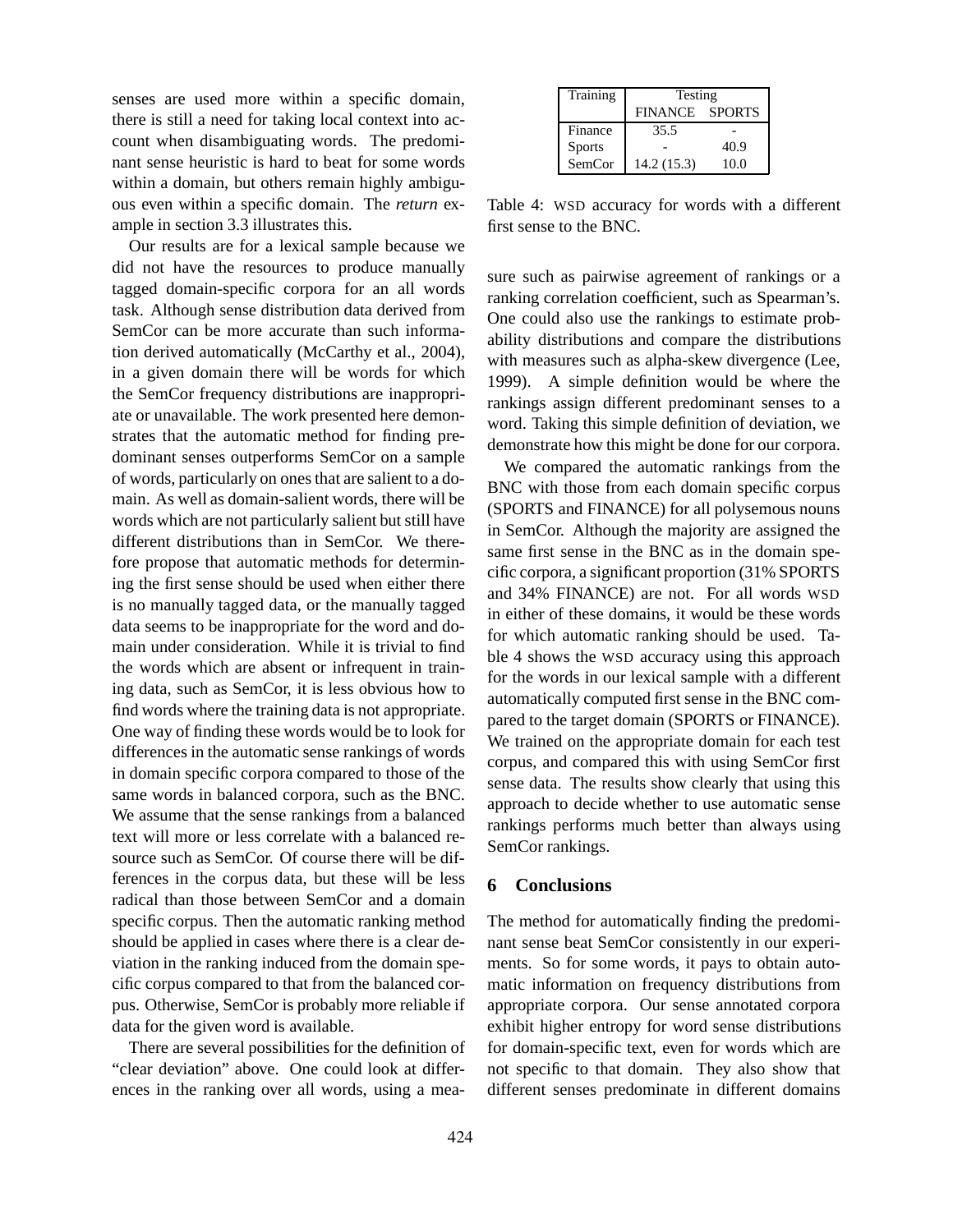and that dominance of the first sense varies to a great extent, depending on the word. Previous work in all words WSD has indicated that techniques using hand-tagged resources outperform unsupervised methods. However, we demonstrate that it is possible to apply a fully automatic method to a subset of pertinent words to improve WSD accuracy. The automatic method seems to lead to better performance for words that are salient to a domain. There are also other words which though not particularly domainsalient, have a different sense distribution to that anticipated for a balanced corpus. We propose that in order to tackle an all words task, automatic methods should be applied to words which have a substantial difference in sense ranking compared to that obtained from a balanced corpus. We demonstrate that for a set of words which meet this condition, the performance of the automatic method is far better than when using data from SemCor. We will do further work to ascertain the best method for quantifying "substantial change".

We also intend to exploit the automatic ranking to obtain information on sense frequency distributions (rather than just predominant senses) given the genre as well as the domain of the text. We plan to combine this with local context, using collocates of neighbours in the thesaurus, for contextual WSD.

#### **Acknowledgements**

We would like to thank Siddharth Patwardhan and Ted Pedersen for making the WN Similarity package available, Rada Mihalcea and Tim Chklovski for making the Open Mind software available to us and Julie Weeds for the thesaurus software. The work was funded by EU-2001-34460 project MEANING, UK EPSRC project "Ranking Word Sense for Word Sense Disambiguation" and the UK Royal Society.

#### **References**

- Ted Briscoe and John Carroll. 2002. Robust accurate statistical annotation of general text. In *Proceedings of LREC-2002*, pages 1499–1504, Las Palmas de Gran Canaria.
- William Gale, Kenneth Church, and David Yarowsky. 1992. One sense per discourse. In *Proceedings of the 4th DARPA Speech and Natural Language Workshop*, pages 233–237.
- Jay Jiang and David Conrath. 1997. Semantic similarity based on corpus statistics and lexical taxonomy. In *In-*

*ternational Conference on Research in Computational Linguistics*, Taiwan.

- Adam Kilgarriff. 2004. How dominant is the commonest sense of a word? In *Proceedings of Text, Speech, Dialogue*, Brno, Czech Republic.
- Lillian Lee. 1999. Measures of distributional similarity. In *Proceedings of the 37th Annual Meeting of the Association for Computational Linguistics*, pages 25–32.
- Geoffrey Leech. 1992. 100 million words of English: the British National Corpus. *Language Research*, 28(1):1–13.
- Dekang Lin. 1998. Automatic retrieval and clustering of similar words. In *Proceedings of COLING-ACL98*, Montreal, Canada.
- Bernardo Magnini and Gabriela Cavaglià. 2000. Integrating subject field codes into WordNet. In *Proceedings of LREC-2000*, Athens, Greece.
- Bernardo Magnini, Carlo Strapparava, Giovanni Pezzulo, and Alfio Gliozzo. 2002. The role of domain information in word sense disambiguation. *Natural Language Engineering*, 8(4):359–373.
- Diana McCarthy, Rob Koeling, Julie Weeds, and John Carroll. 2004. Finding predominant senses in untagged text. In *Proceedings of the 42nd Annual Meeting of the Association for Computational Linguistics*, pages 280–287, Barcelona, Spain.
- Rada Mihalcea, Timothy Chklovski, and Adam Kilgariff. 2004. The SENSEVAL-3 English lexical sample task. In *Proceedings of the* SENSEVAL-3 *workshop*, pages 25–28.
- George A. Miller, Claudia Leacock, Randee Tengi, and Ross T Bunker. 1993. A semantic concordance. In *Proceedings of the ARPA Workshop on Human Language Technology*, pages 303–308. Morgan Kaufman.
- Siddharth Patwardhan and Ted Pedersen. 2003. The cpan wordnet::similarity package. http://search.cpan.org/sid/WordNet-Similarity/.
- Tony G. Rose, Mark Stevenson, and Miles Whitehead. 2002. The Reuters Corpus Volume 1 - from yesterday's news to tomorrow's language resources. In *Proceedings of LREC-2002*, Las Palmas de Gran Canaria.
- Benjamin Snyder and Martha Palmer. 2004. The English all-words task. In *Proceedings of SENSEVAL-3*, pages 41–43, Barcelona, Spain.
- David Yarowsky and Radu Florian. 2002. Evaluating sense disambiguation performance across diverse parameter spaces. *Natural Language Engineering*, 8(4):293–310.